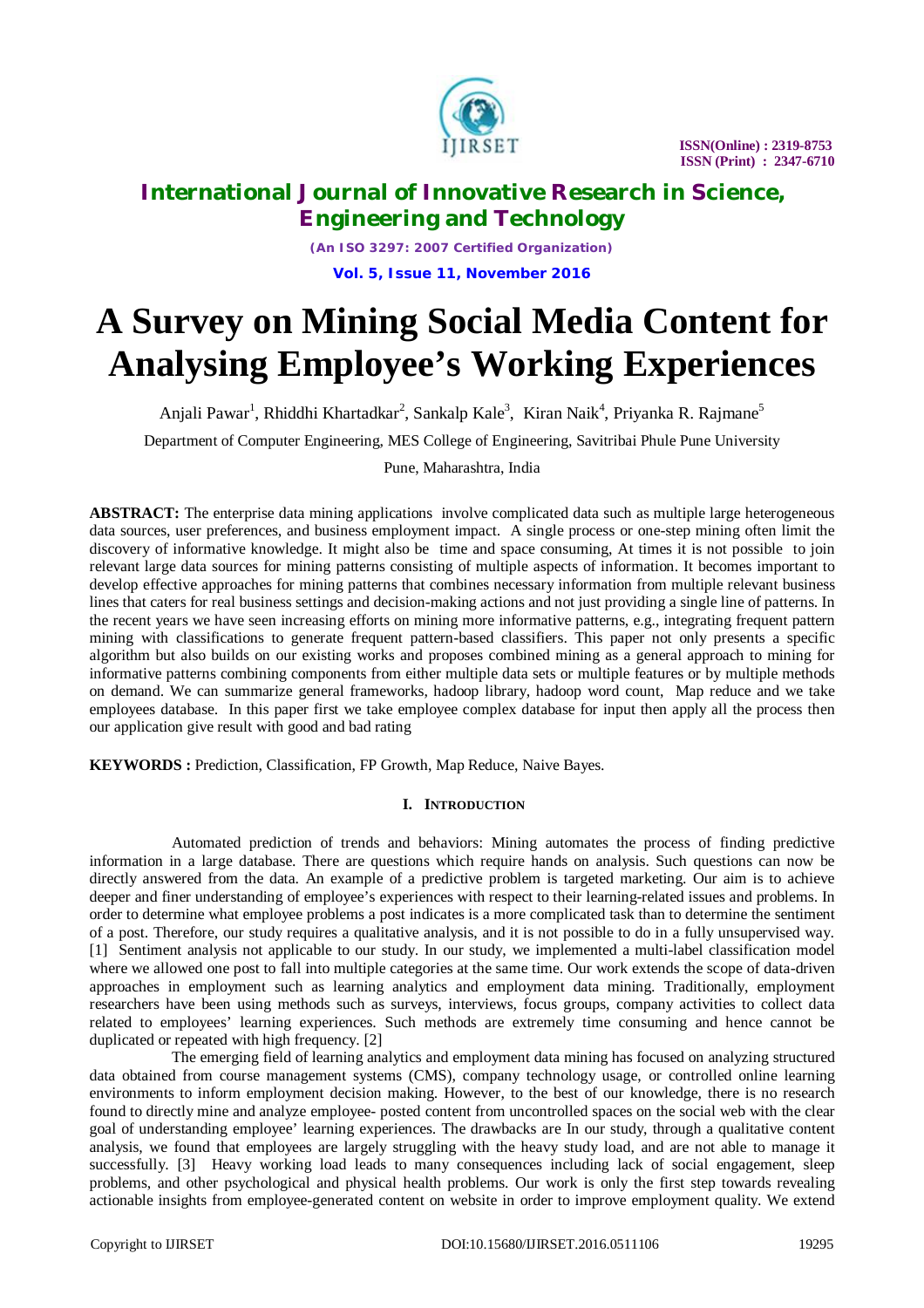

# **International Journal of Innovative Research in Science, Engineering and Technology**

*(An ISO 3297: 2007 Certified Organization)*

#### **Vol. 5, Issue 11, November 2016**

the proposed algorithm which analysis the employee's learning experiences by giving solutions to their problems. The higher employment conversation has shifted from simply ensuring access to on that focuses on success, supporting employees through completion and readiness for careers, citizenship and life. This system will help in improving transparency, accountability and equity in higher employment. We are making a system that will generate report of a company which includes company performance, principles,reviews or feedbacks given by the employee and rank that company on the basis of these parameters. [4]



Figure 1: Basic Model

## **II. LITERATURE SURVEY**

The research goals of this study are :

1)To demonstrate a workflow of website data sense-making for employment purposes, integrating both qualitative analysis and large-scale data mining techniques and

2)To explore employee' informal conversations on Website, in order to understand issues and problems employee encounter in their job experiences.

These studies have more emphasis on statistical models and algorithms. They cover a wide range of topics popularity prediction, event detection, topic discovery and post classification. Amongst these topics, post classification is most relevant to this study. Popular classification algorithms include Naïve Bayes, Decision Tree, Logistic Regression, Maximum Entropy, Boosting, and Support Vector Machines (SVM). [5]The existing studies found on post classification are binary classification on relevant and irrelevant content or multiclass classification on generic classes such as news, events opinions, deals and private messages. Analysis of sentiments can be very useful for mining customer opinions on products or companies through their reviews or online posts. It finds wide adoption in marketing and customer relationship management (CRM). We have chosen to focus on employees' posts on Website about problems in their job experiences mainly because:

1. Companies have been struggling with student recruitment and retention issues. Engineering graduates constitute a significant part of the nation's future workforce and have a direct impact on the nation's economic growth and global competency.

2. As per understanding of issues and problems in employee' life, the policymakers and educators can make more informed decisions on proper interventions and services that can help employee overcome difficulties in job.

# **III. MOTIVATION AND PROPOSED WORK**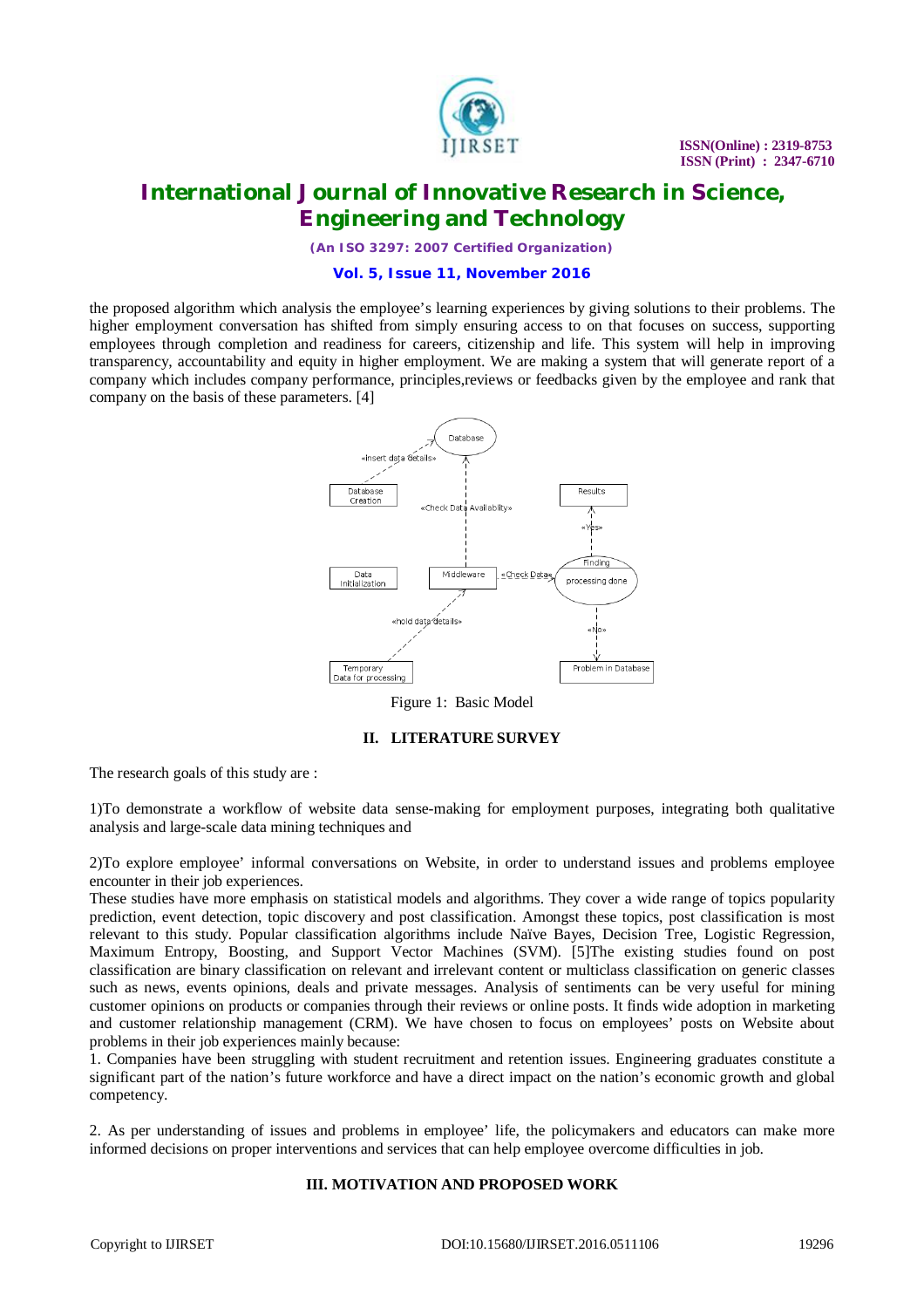

# **International Journal of Innovative Research in Science, Engineering and Technology**

*(An ISO 3297: 2007 Certified Organization)*

**Vol. 5, Issue 11, November 2016**

We chose to focus on employees' posts on Website about problems in their company experiences mainly because:

1) Companies have been struggling with student recruitment and retention issues.

2) Engineering graduates constitute a significant part of the nation's future workforce and have a direct impact on the nation's economic growth and global competency

3 )As per understanding of issues and problems in employee' life, the policymakers and educators can make more informed decisions on proper interventions and services that can help employee overcome barriers in learning.



Figure 2: Working of the system

## **IV. MODULE DESCRIPTION**

## *A. DATA COLLECTION*

Collects all the information from the different employees posted their comments in website.s

#### *B. DATA CLUSTERING*

In this module, the raw data is clustered by using clustering algorithm. This algorithm starts with single cluster. Every point in a database is a cluster. Then it groups closest points into separate clusters, and continues until only one cluster remains. The computation of clusters calculated with help of distance matrix. The algorithm generates cluster feature tree while scanning the dataset. Each entry in the CF tree represents the cluster of objects and is characterized by triple (N, LS, SS).

#### *C. DATA CLASSIFICATION*

After clustering the data in different clusters based on the content, we use FP Growth classification algorithm. One popular way to implement multi-label classifier is to transform the multi-label classification problem into multiple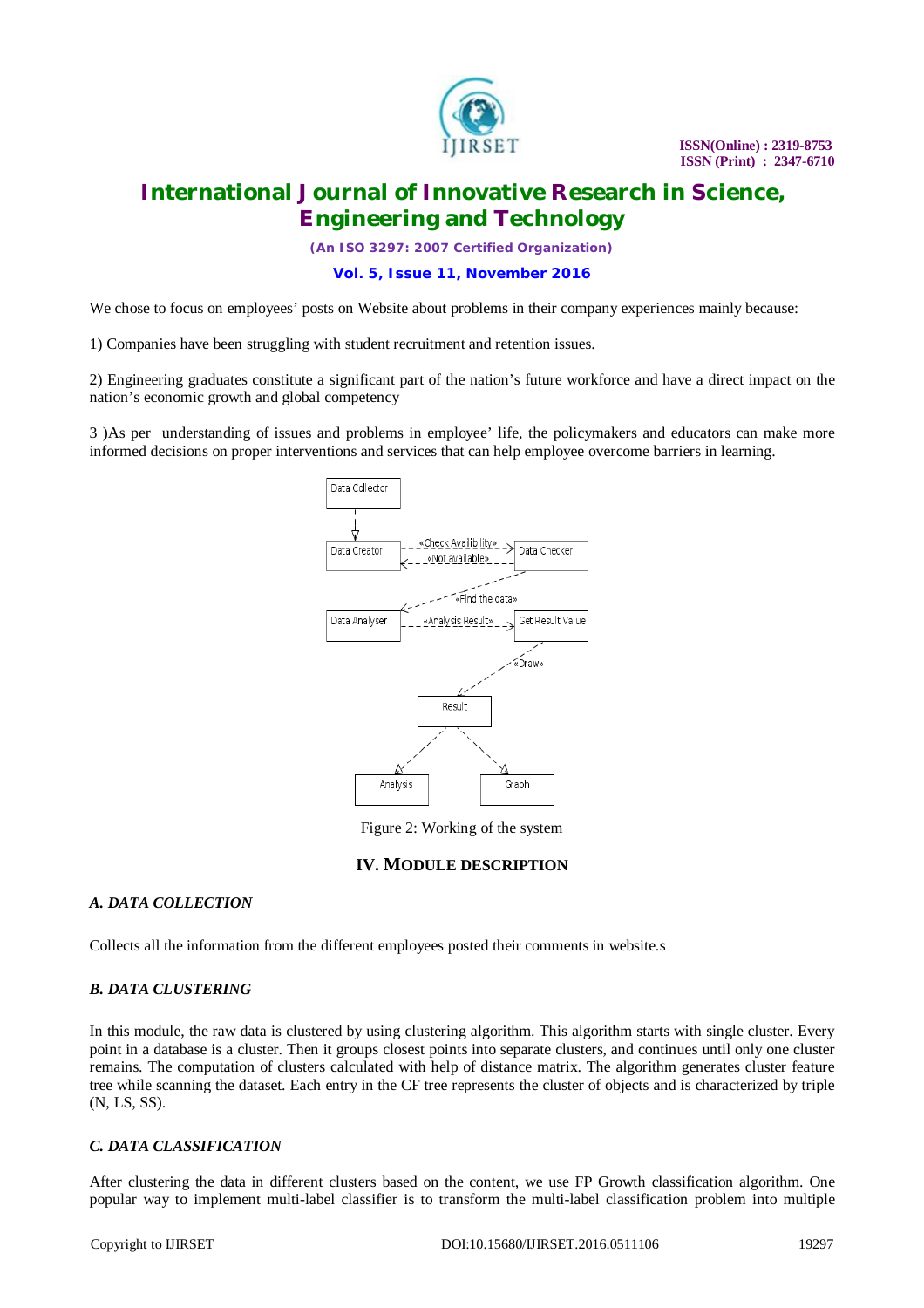

# **International Journal of Innovative Research in Science, Engineering and Technology**

*(An ISO 3297: 2007 Certified Organization)*

**Vol. 5, Issue 11, November 2016**

single-label classification problems. One simple transformation method is called one-versus-all or binary relevance. The basic concept is to assume independence among categories, and train a binary classifier for each category. All kinds of binary classifier can be transformed to multi-label classifier using the one-versus-all heuristic.

## **D. SUGGESTIONS AND FEEDBACK**

After classification, finally we show results in good and bad format. Also we show graph.



Figure 3: System Architecture

#### **V. IMPLEMENTATION**

## *A. DATA COLLECTION*

From website we collect data and copied into excel sheet then we take that sheet as a input.

# *B. INDUCTIVE CONTENT ANALYSIS*

Because website content like posts contain a large amount of informal language, sarcasm, acronyms, and misspellings, meaning is often ambiguous and subject to human interpretation. Rost et.al in their volume of edition stated that in large scale website data analysis, faulty assumptions are likely to arise if automatic algorithms are used without taking a qualitative look at the data. We concur with this argument, as we found no appropriate unsupervised algorithms could reveal in-depth meanings in our data.

There were no pre-defined categories of the data, so we needed to explore what employees were saying in the posts. Thus, we first conducted an inductive content analysis on the dataset. Inductive content analysis is a popular qualitative research method for manual analyzing of text content. Three researchers collaborated on the content analysis process.

# *C. DEVELOPMENT OF CATEGORIES*

The lens we used in conducting the inductive content analysis was to identify what are the major worries, concerns, and issues that employees encounter in their job and life. Researcher A read a random sample of 2,000 posts from the 19,799 unique #employee Problems posts, and developed 13 initial categories including: curriculum problems, heavy work load, work difficulties, imbalanced life, future and carrier worries, lack of gender diversity, sleep problems, stress, lack of motivation, physical health problems, nerdy culture, identity crisis, and others. These were developed to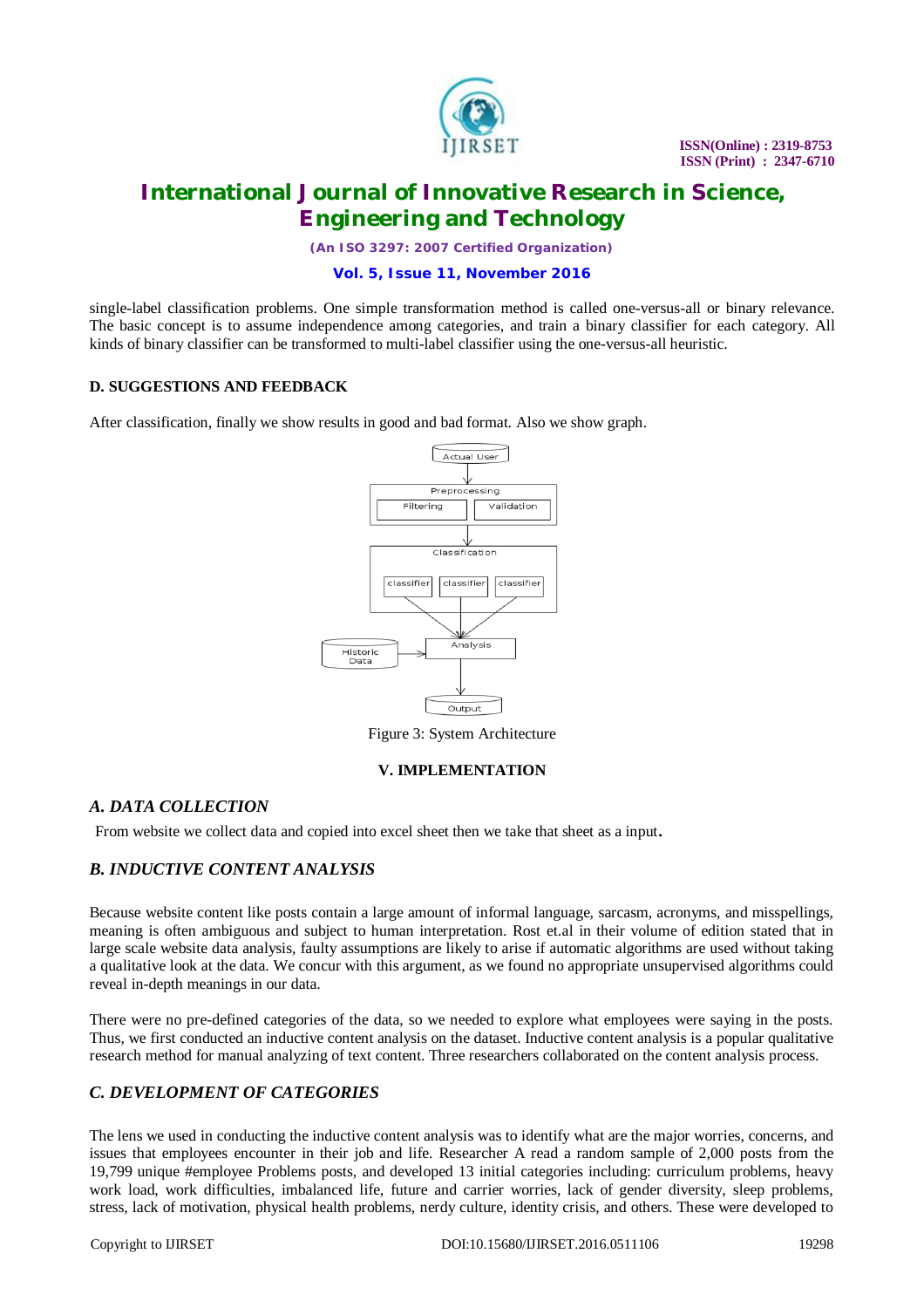

# **International Journal of Innovative Research in Science, Engineering and Technology**

*(An ISO 3297: 2007 Certified Organization)*

#### **Vol. 5, Issue 11, November 2016**

identify as many issues as possible, without accounting for their relative significances. Researcher A wrote detailed descriptions and gave examples for each category and sent the codebook and the 2,000-posts sample to researchers B and C for review. Then, the three researchers discussed and collapsed the initial categories into five prominent themes, because they were themes with relatively large number of posts.



## Figure 4: User and Application

We found that many posts could belong to more than one category. For example, "*This could very well turn into an all nighter...f\*\*\* you work report #nosleep*" falls into heavy work load, lack of sleep, and negative emotion at the same time. "*Why am I not in good company?? Hate being in company. Too much stuff. Way too complicated. No fun*" falls into heavy work load, and negative emotion at the same time. So one post can be labeled with multiple categories. This is a multi-label classification as opposed to a single-label classification where each post can only be labeled with one category. The categories one post belongs to are called this post's labels or label set.

# *D. RELEVANT MATHEMATICS ASSOCIATED WITH THE PROJECT*

Input Set:- For creating a new project P the set is represented as follows:-  $P = L$ , UA1, UA2, UA3, UA4, D Attributes in input file = company infrastructure, salary, lab, project, work pressure, development enviroment, etc

Output set:- PC c represents created, saved project in IDE. Process/Functions:- Processes / Functions

Support:-The support supp(*X*) of an attribute *X* is defined as the proportion of transactions in the data set which contain the attribute.  $supp(X)$  = no. of attributes which contain the comments  $X / \text{total}$  no. of transactions. Confidence:-

 $conf(X->Y)= supp(X \cup Y)/supp(X).$ 

Provide machine id for each products: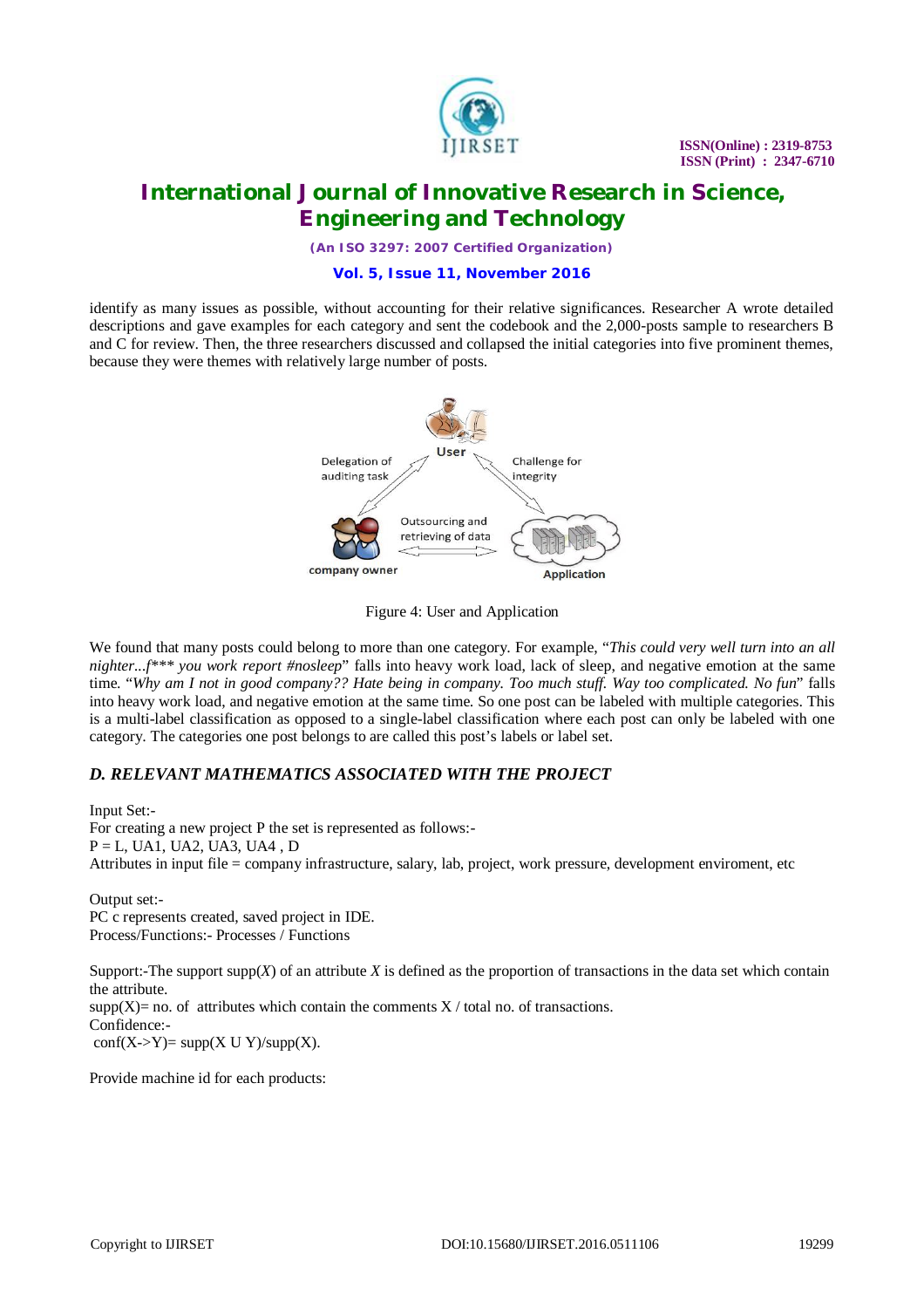

# **International Journal of Innovative Research in Science, Engineering and Technology**

*(An ISO 3297: 2007 Certified Organization)*

**Vol. 5, Issue 11, November 2016**

Lets Make sets for each attributes:

| <b>Transaction</b> | Computer              | Lab | <b>Salary</b> | <b>Projects</b> |
|--------------------|-----------------------|-----|---------------|-----------------|
|                    | <b>Infrastructure</b> |     |               |                 |
|                    |                       |     |               |                 |
|                    |                       |     |               |                 |
|                    |                       |     |               |                 |
|                    |                       |     |               |                 |
|                    |                       |     |               |                 |

| Table 1: Attributes  |           |              |                           |  |  |
|----------------------|-----------|--------------|---------------------------|--|--|
| (infrastructure, 20) | (Lab, 25) | (salary, 22) | $(projects, 33)$          |  |  |
| (infrastructure, 18) | (Lab, 27) | (salary, 32) | (projects, 37)            |  |  |
| (infrastructure, 32) | (Lab, 20) | (salary, 33) | (projects, 38)            |  |  |
| (infrastructure, 22) | (Lab, 19) | (salary, 20) | $1(\text{projects} , 31)$ |  |  |
| (infrastructure, 31) | (Lab, 24) | (salary, 19) | $1(projects, 30)$         |  |  |

All five of these output streams will be fed into these reduce tasks, which combine the input results and output a sigle value producing a final result set as follows.

 $(infrastructure, 32)$   $(Lab, 27)$   $(salary, 33)$   $(projects, 38)$ 

# *E. CLASSIFICATION RESULTS*

Assume From the inductive content analysis stage, we had a total of 2,785 #employees Problems posts annotated with multi categories. We got 70% of the 2,785 posts for good (1,950 posts), and 30% for testing (835 posts) for bad.



Figure 5: Mapping